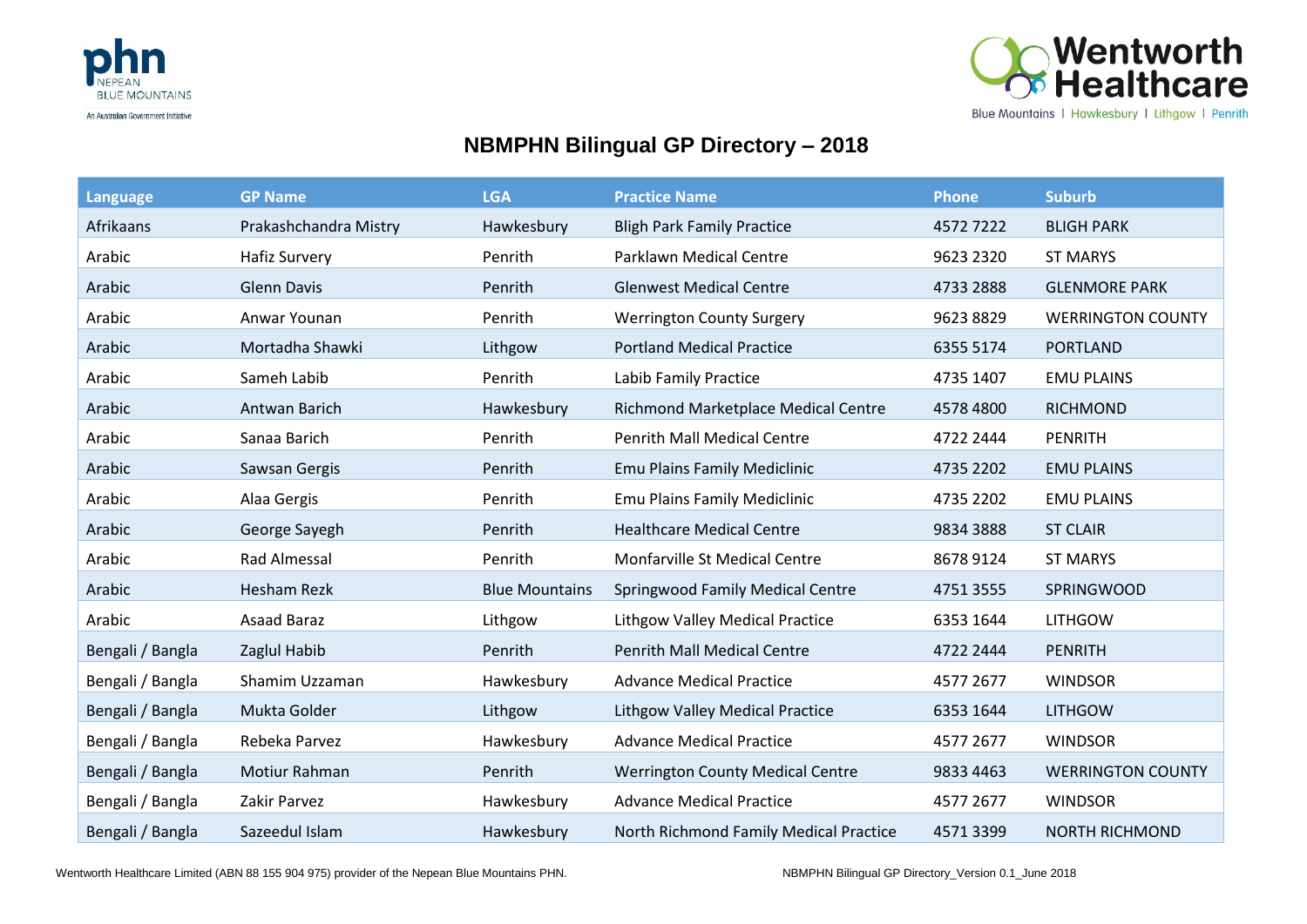| Bengali / Bangla | Mohammad Al Faruque        | Penrith               | <b>First Care Medical Centre</b>      | 8834 9658 | <b>JORDAN SPRINGS</b> |
|------------------|----------------------------|-----------------------|---------------------------------------|-----------|-----------------------|
| Cantonese        | David Chow                 | Penrith               | <b>Tindale Family Practice</b>        | 4729 5100 | <b>PENRITH</b>        |
| Cantonese        | Wan Sze Yin                | Lithgow               | <b>Bowenfels Medical Practice</b>     | 6352 2533 | <b>LITHGOW</b>        |
| Cantonese        | Simon Chua                 | Penrith               | <b>Penrith Medical Centre</b>         | 47218755  | <b>PENRITH</b>        |
| Cantonese        | Alice Choi                 | Hawkesbury            | <b>Pitt Town Family Practice</b>      | 4580 9888 | PITT TOWN             |
| Cantonese        | Henry Chau                 | Penrith               | <b>Emerald Medical Centre</b>         | 9833 7211 | <b>ST MARYS</b>       |
| Cantonese        | Kwok Fa                    | Penrith               | Mt Pleasant Medical Practice          | 4730 3403 | <b>CRANEBROOK</b>     |
| Cantonese        | Lee Lim                    | Penrith               | Nepean After Hours GP Clinic          | 4734 4990 | <b>KINGSWOOD</b>      |
| Cantonese        | Louis Tan                  | Penrith               | Dr Louis Tan                          | 9834 2156 | <b>ERSKINE PARK</b>   |
| Cantonese        | Francis Chan               | Hawkesbury            | <b>Pitt Town Family Practice</b>      | 4580 9888 | PITT TOWN             |
| Cantonese        | Yan Yan Li                 | Hawkesbury            | <b>Bligh Park Family Practice</b>     | 45727222  | <b>BLIGH PARK</b>     |
| Cantonese        | <b>Charles Ong</b>         | Penrith               | <b>Provincial Medical Centre</b>      | 9834 3499 | <b>ST CLAIR</b>       |
| Cantonese        | Sokhoma Pich               | Penrith               | <b>Provincial Medical Centre</b>      | 9834 3499 | <b>ST CLAIR</b>       |
| Cantonese        | Christina Tse              | Penrith               | <b>Werrington Medical Centre</b>      | 9623 6628 | <b>WERRINGTON</b>     |
| Cantonese        | Benjamin Wong              | <b>Blue Mountains</b> | <b>Blue Mountains Family Practice</b> | 4739 1555 | <b>BLAXLAND</b>       |
| Cantonese        | <b>Biing Yin</b>           | Lithgow               | <b>Bowenfels Medical Practice</b>     | 6352 2533 | <b>LITHGOW</b>        |
| Chinese          | <b>Tony Fong</b>           | Penrith               | <b>Tindale Family Practice</b>        | 4729 5100 | PENRITH               |
| Chinese          | Kate Pham                  | Hawkesbury            | <b>Heritage Medical Clinic</b>        | 4578 2445 | <b>RICHMOND</b>       |
| Czech            | David Chandler             | Penrith               | <b>Emerald Medical Centre</b>         | 9833 7211 | <b>ST MARYS</b>       |
| Czech            | Dobromila Galetova         | <b>Blue Mountains</b> | <b>Blue Mountains Family Practice</b> | 4739 1555 | <b>BLAXLAND</b>       |
| Czech            | Bohuse Jarosova - Stejskal | Penrith               | Drs Jarosova & Stejskal               | 4773 9198 | <b>WALLACIA</b>       |
| Dari             | Mohammad Aslam Shinwari    | Penrith               | Melville Road Family Medical Centre   | 9834 4233 | <b>ST CLAIR</b>       |
| Dari             | Shazia Shinwari            | Penrith               | Melville Road Family Medical Centre   | 9834 4233 | <b>ST CLAIR</b>       |
| Dutch            | Michael Wiggers de Vries   | <b>Blue Mountains</b> | <b>Winmalee Medical Centre</b>        | 4754 1666 | <b>WINMALEE</b>       |
| Filipino         | Ameurfina Cordova          | Penrith               | <b>Medeco Medical Centre</b>          | 4724 2000 | <b>PENRITH</b>        |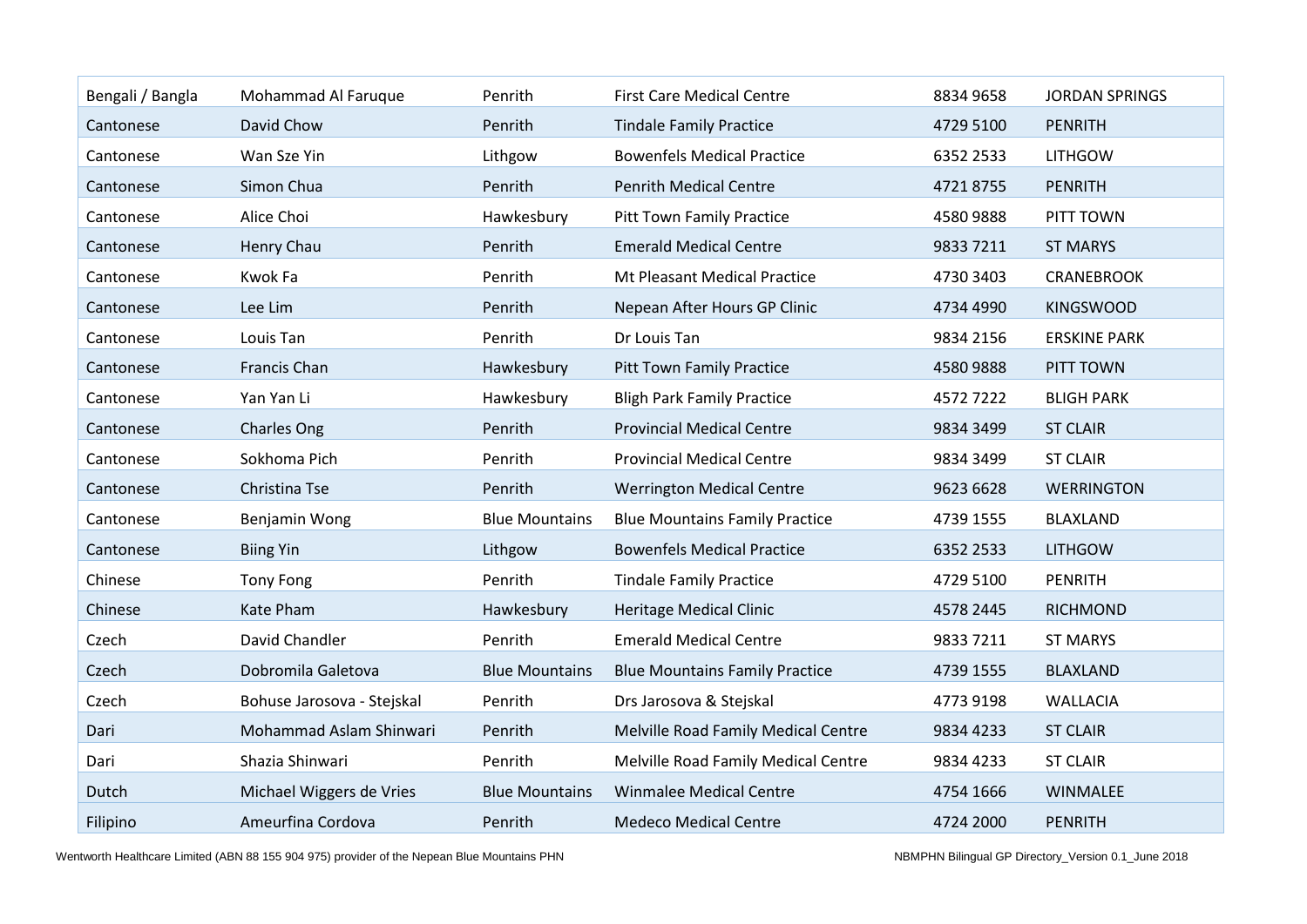| Filipino | Virginia Bonifacio    | Penrith               | <b>Provincial Medical Centre</b>        | 9834 3499 | <b>ST CLAIR</b>       |
|----------|-----------------------|-----------------------|-----------------------------------------|-----------|-----------------------|
| Filipino | Lisa Escio-Musson     | Penrith               | <b>Astley Medical Centre</b>            | 9623 4027 | <b>ST MARYS</b>       |
| Filipino | Cecilia Rowe          | <b>Blue Mountains</b> | <b>Highway 50 Medical Practice</b>      | 4739 6039 | <b>BLAXLAND</b>       |
| French   | <b>Glenn Davis</b>    | Penrith               | <b>Glenwest Medical Centre</b>          | 4733 2888 | <b>GLENMORE PARK</b>  |
| French   | Cecile Dinh           | <b>Blue Mountains</b> | <b>Highway 50 Medical Practice</b>      | 4739 6039 | <b>BLAXLAND</b>       |
| French   | Viviane Leventhal     | Penrith               | <b>Werrington Medical Centre</b>        | 9623 6628 | <b>WERRINGTON</b>     |
| French   | <b>Barry Kroll</b>    | Penrith               | Dr Barry Kroll                          | 4735 2153 | <b>EMU PLAINS</b>     |
| French   | Dewandra Saurty       | Hawkesbury            | North Richmond General Medical Practice | 4571 2882 | <b>NORTH RICHMOND</b> |
| Fukien   | Simon Chua            | Penrith               | <b>Penrith Medical Centre</b>           | 47218755  | <b>PENRITH</b>        |
| German   | Peter Reiter          | Penrith               | <b>Glenmore Park Mediclinic</b>         | 4733 0222 | <b>GLENMORE PARK</b>  |
| Greek    | Petty Burton          | Hawkesbury            | <b>Richmond Family General Practice</b> | 4578 5003 | <b>RICHMOND</b>       |
| Greek    | <b>Steven Pastras</b> | Penrith               | Drs Cole & Pastras                      | 9670 1406 | <b>ST CLAIR</b>       |
| Greek    | John Prineas          | Penrith               | <b>Renshaw Medical Centre</b>           | 9623 0278 | <b>ST MARYS</b>       |
| Greek    | Nicholas Tziavaras    | <b>Blue Mountains</b> | <b>General Practice Leura</b>           | 4784 3011 | LEURA                 |
| Gujarati | Kirti Jasani          | Penrith               | <b>Stafford Street Medical Centre</b>   | 4721 4919 | <b>PENRITH</b>        |
| Gujarati | Prakashchandra Mistry | Hawkesbury            | <b>Bligh Park Family Practice</b>       | 45727222  | <b>BLIGH PARK</b>     |
| Gujarati | Ramesh Dhanji         | Penrith               | <b>Cranebrook Medical Practice</b>      | 4730 1995 | <b>CRANEBROOK</b>     |
| Gujarati | <b>Snehal Patel</b>   | Hawkesbury            | <b>Bligh Park Family Practice</b>       | 45727222  | <b>BLIGH PARK</b>     |
| Gujarati | Akash Thakkar         | Penrith               | <b>Erskine Park Family Clinic</b>       | 9834 3038 | <b>ERSKINE PARK</b>   |
| Hakka    | Wan Sze Yin           | Lithgow               | <b>Bowenfels Medical Practice</b>       | 6352 2533 | <b>LITHGOW</b>        |
| Hindi    | Zaglul Habib          | Penrith               | <b>Penrith Mall Medical Centre</b>      | 4722 2444 | <b>PENRITH</b>        |
| Hindi    | Kirti Jasani          | Penrith               | <b>Stafford Street Medical Centre</b>   | 4721 4919 | <b>PENRITH</b>        |
| Hindi    | <b>Hafiz Survery</b>  | Penrith               | Parklawn Medical Centre                 | 9623 2320 | <b>ST MARYS</b>       |
| Hindi    | Ajay Wadhera          | Penrith               | <b>St Clair Medical Practice</b>        | 9670 1676 | <b>ST CLAIR</b>       |
| Hindi    | Prakashchandra Mistry | Hawkesbury            | <b>Bligh Park Family Practice</b>       | 45727222  | <b>BLIGH PARK</b>     |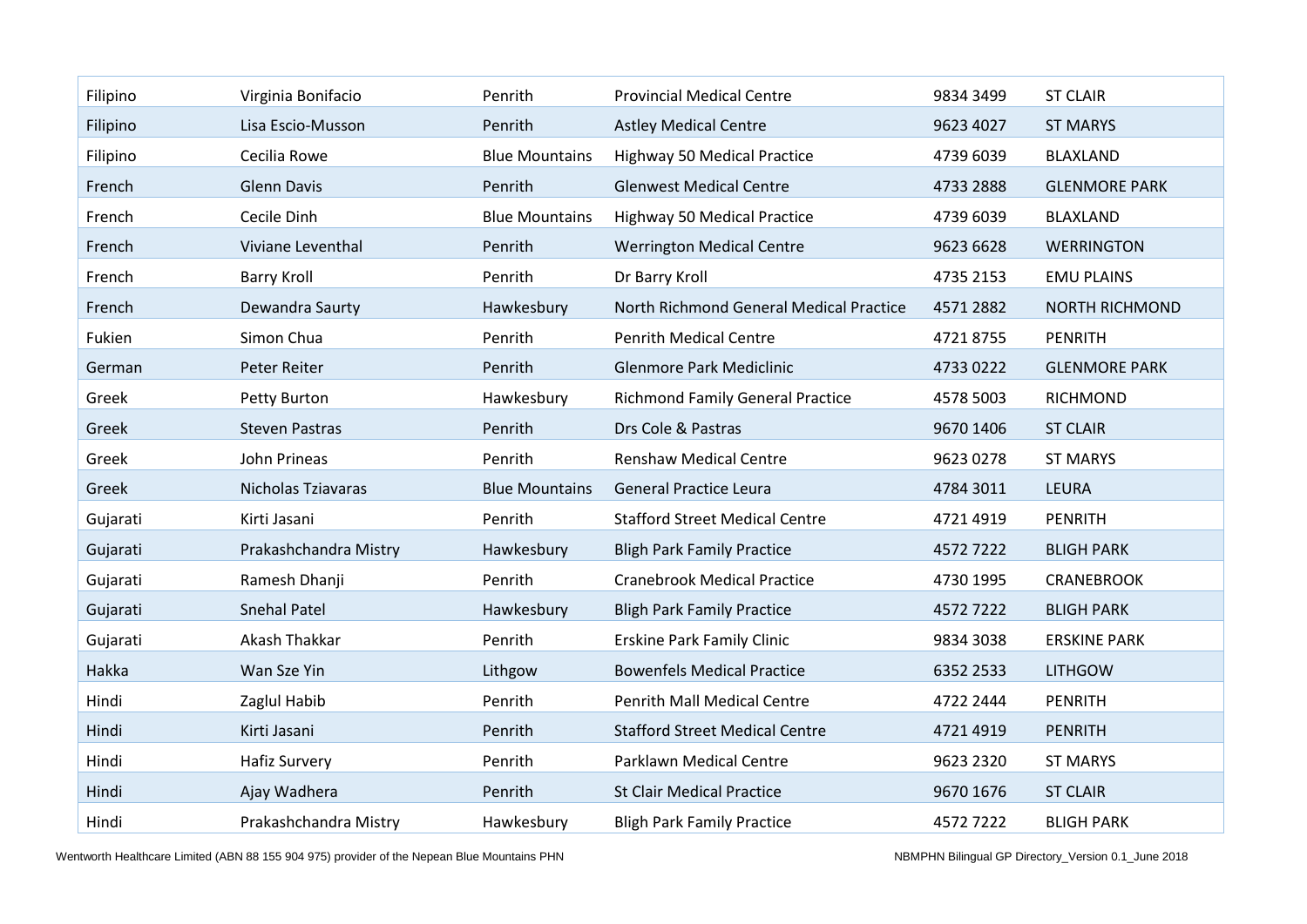| Hindi      | Shobha Balu            | <b>Blue Mountains</b> | <b>Faulconbridge Medical Practice</b>   | 4751 3880 | <b>FAULCONBRIDGE</b>     |
|------------|------------------------|-----------------------|-----------------------------------------|-----------|--------------------------|
| Hindi      | Ramesh Dhanji          | Penrith               | <b>Cranebrook Medical Practice</b>      | 4730 1995 | <b>CRANEBROOK</b>        |
| Hindi      | Suresh Gupta           | Penrith               | Dr Suresh Gupta                         | 4730 1061 | <b>CRANEBROOK</b>        |
| Hindi      | Ramasamy Muthukrishnan | Penrith               | <b>Kingswood Medical Centre</b>         | 4736 6900 | <b>KINGSWOOD</b>         |
| Hindi      | Prabha Ramsay          | Penrith               | Dr Prabha Ramsay                        | 9670 6100 | <b>ST CLAIR</b>          |
| Hindi      | Shamim Uzzaman         | Hawkesbury            | <b>Advance Medical Practice</b>         | 4577 2677 | <b>WINDSOR</b>           |
| Hindi      | Mukta Golder           | Lithgow               | <b>Lithgow Valley Medical Practice</b>  | 6353 1644 | <b>LITHGOW</b>           |
| Hindi      | Rebeka Parvez          | Hawkesbury            | <b>Advance Medical Practice</b>         | 4577 2677 | <b>WINDSOR</b>           |
| Hindi      | Anju Aggarwal          | Penrith               | <b>Medeco Medical Centre</b>            | 4724 2000 | <b>PENRITH</b>           |
| Hindi      | Navin Jain             | Penrith               | <b>Emu Plains Medical Centre</b>        | 4735 5202 | <b>EMU PLAINS</b>        |
| Hindi      | Shanta Kumar           | Penrith               | <b>Werrington County Medical Centre</b> | 9833 4463 | <b>WERRINGTON COUNTY</b> |
| Hindi      | Christina Salins       | <b>Blue Mountains</b> | Dr Christina Salins                     | 4739 1229 | <b>BLAXLAND</b>          |
| Hokkien    | Wan Sze Yin            | Lithgow               | <b>Bowenfels Medical Practice</b>       | 6352 2533 | <b>LITHGOW</b>           |
| Hokkien    | Patrick Teh            | Penrith               | <b>Carpenter Street Medical Centre</b>  | 9623 4998 | <b>ST MARYS</b>          |
| Indonesian | Wan Sze Yin            | Lithgow               | <b>Bowenfels Medical Practice</b>       | 6352 2533 | <b>LITHGOW</b>           |
| Indonesian | Stephen Lagaida        | Penrith               | Dr Stephen Lagaida                      | 9673 4900 | <b>ST MARYS</b>          |
| Italian    | Viviane Leventhal      | Penrith               | <b>Werrington Medical Centre</b>        | 9623 6628 | <b>WERRINGTON</b>        |
| Italian    | Lorenzo Papandrea      | Penrith               | <b>Penrith Medical Centre</b>           | 47218755  | <b>PENRITH</b>           |
| Italian    | Ivan Parise            | <b>Blue Mountains</b> | Lower Mountains Family Practice         | 4739 1555 | <b>BLAXLAND</b>          |
| Kannada    | Shobha Balu            | <b>Blue Mountains</b> | <b>Faulconbridge Medical Practice</b>   | 47513880  | <b>FAULCONBRIDGE</b>     |
| Kannada    | Gayathri Kalasabail    | Penrith               | <b>St Clair Medical Practice</b>        | 9670 1676 | <b>ST CLAIR</b>          |
| Kannada    | Satish Nagaraj         | Penrith               | Monfarville St Medical Centre           | 8678 9124 | <b>ST MARYS</b>          |
| Konkani    | Shobha Balu            | <b>Blue Mountains</b> | <b>Faulconbridge Medical Practice</b>   | 47513880  | <b>FAULCONBRIDGE</b>     |
| Malay      | Wan Sze Yin            | Lithgow               | <b>Bowenfels Medical Practice</b>       | 6352 2533 | <b>LITHGOW</b>           |
| Malay      | Lee Lim                | Penrith               | Nepean After Hours GP Clinic            | 4734 4990 | <b>KINGSWOOD</b>         |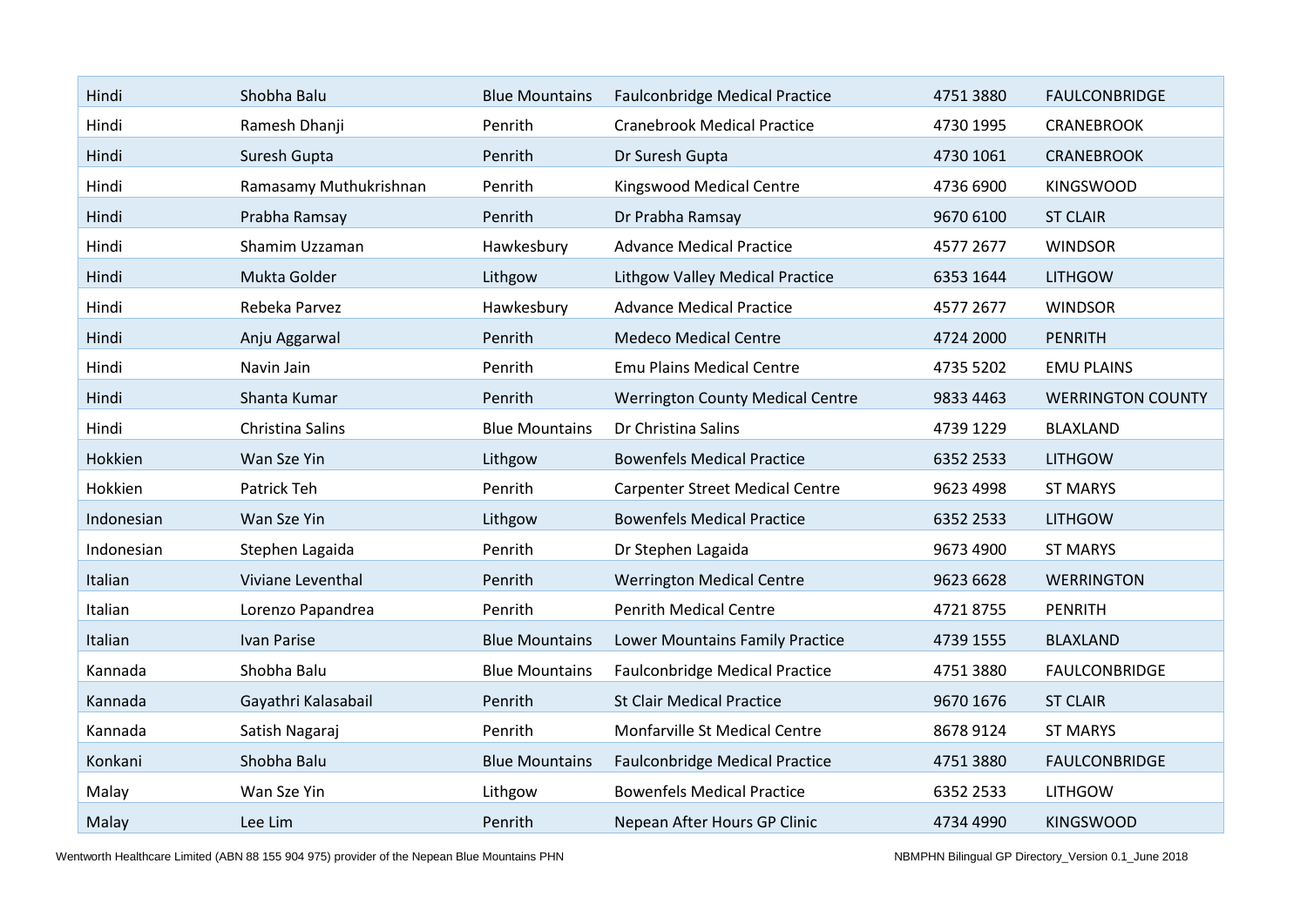| Mandarin            | Wan Sze Yin               | Lithgow               | <b>Bowenfels Medical Practice</b>      | 6352 2533 | <b>LITHGOW</b>       |
|---------------------|---------------------------|-----------------------|----------------------------------------|-----------|----------------------|
| Mandarin            | Patrick Teh               | Penrith               | <b>Carpenter Street Medical Centre</b> | 9623 4998 | <b>ST MARYS</b>      |
| Mandarin            | Simon Chua                | Penrith               | <b>Penrith Medical Centre</b>          | 47218755  | PENRITH              |
| Mandarin            | Alice Choi                | Hawkesbury            | <b>Pitt Town Family Practice</b>       | 4580 9888 | PITT TOWN            |
| Mandarin            | David Chow                | Penrith               | <b>Tindale Family Practice</b>         | 4729 5100 | PENRITH              |
| Mandarin            | Louis Tan                 | Penrith               | Dr Louis Tan                           | 9834 2156 | <b>ERSKINE PARK</b>  |
| Mandarin            | Yan Yan Li                | Hawkesbury            | <b>Bligh Park Family Practice</b>      | 45727222  | <b>BLIGH PARK</b>    |
| Mandarin            | Lawrence Ong              | Penrith               | Dr Lawrence Ong                        | 4731 4373 | <b>PENRITH</b>       |
| Mandarin            | Goh Ping (Steven) Wong    | Penrith               | <b>Tindale Family Practice</b>         | 4729 5100 | PENRITH              |
| Mandarin            | Patrick Chew              | Penrith               | <b>Provincial Medical Centre</b>       | 9834 3499 | <b>ST CLAIR</b>      |
| Mandarin            | Jessica Watson            | <b>Blue Mountains</b> | Faulconbridge Health Centre            | 4751 2211 | <b>FAULCONBRIDGE</b> |
| Mandarin            | Xiaoping Zhang            | Penrith               | <b>Medeco Medical Centre</b>           | 4724 2000 | <b>PENRITH</b>       |
| Marathi             | Kirti Jasani              | Penrith               | <b>Stafford Street Medical Centre</b>  | 4721 4919 | <b>PENRITH</b>       |
| Panjabi / Punjabi   | Ajay Wadhera              | Penrith               | <b>St Clair Medical Practice</b>       | 9670 1676 | <b>ST CLAIR</b>      |
| Panjabi / Punjabi   | Suresh Gupta              | Penrith               | Dr Suresh Gupta                        | 4730 1061 | <b>CRANEBROOK</b>    |
| Panjabi / Punjabi   | Aman Khan                 | Hawkesbury            | <b>McGraths Hill Medical Centre</b>    | 4577 5367 | <b>MCGRATHS HILL</b> |
| Pashto / Pushto     | Mohammad Aslam Shinwari   | Penrith               | Melville Road Family Medical Centre    | 9834 4233 | <b>ST CLAIR</b>      |
| Pashto / Pushto     | Shazia Shinwari           | Penrith               | Melville Road Family Medical Centre    | 9834 4233 | <b>ST CLAIR</b>      |
| Persian (Farsi)     | Shahram Mirhosseini       | Penrith               | <b>Medeco Medical Centre</b>           | 4724 2000 | PENRITH              |
| Persian (Farsi)     | Mortadha Shawki           | Lithgow               | <b>Portland Medical Practice</b>       | 6355 5174 | <b>PORTLAND</b>      |
| Persian (Farsi)     | Narges Zolfaghari         | Lithgow               | <b>Lithgow Valley Medical Practice</b> | 6353 1644 | <b>LITHGOW</b>       |
| Persian (Farsi)     | Shahla Jamshidi Kalantari | Penrith               | <b>Mulgoa Medical Practice</b>         | 4773 9655 | <b>MULGOA</b>        |
| Polish              | Andrew Krzyszton          | <b>Blue Mountains</b> | Faulconbridge Health Centre            | 4751 2211 | <b>FAULCONBRIDGE</b> |
| Russian             | Andrew Krzyszton          | <b>Blue Mountains</b> | Faulconbridge Health Centre            | 4751 2211 | <b>FAULCONBRIDGE</b> |
| Sinhala / Sinhalese | Himali Meegoda            | Penrith               | <b>Emerald Medical Centre</b>          | 9833 7211 | <b>ST MARYS</b>      |